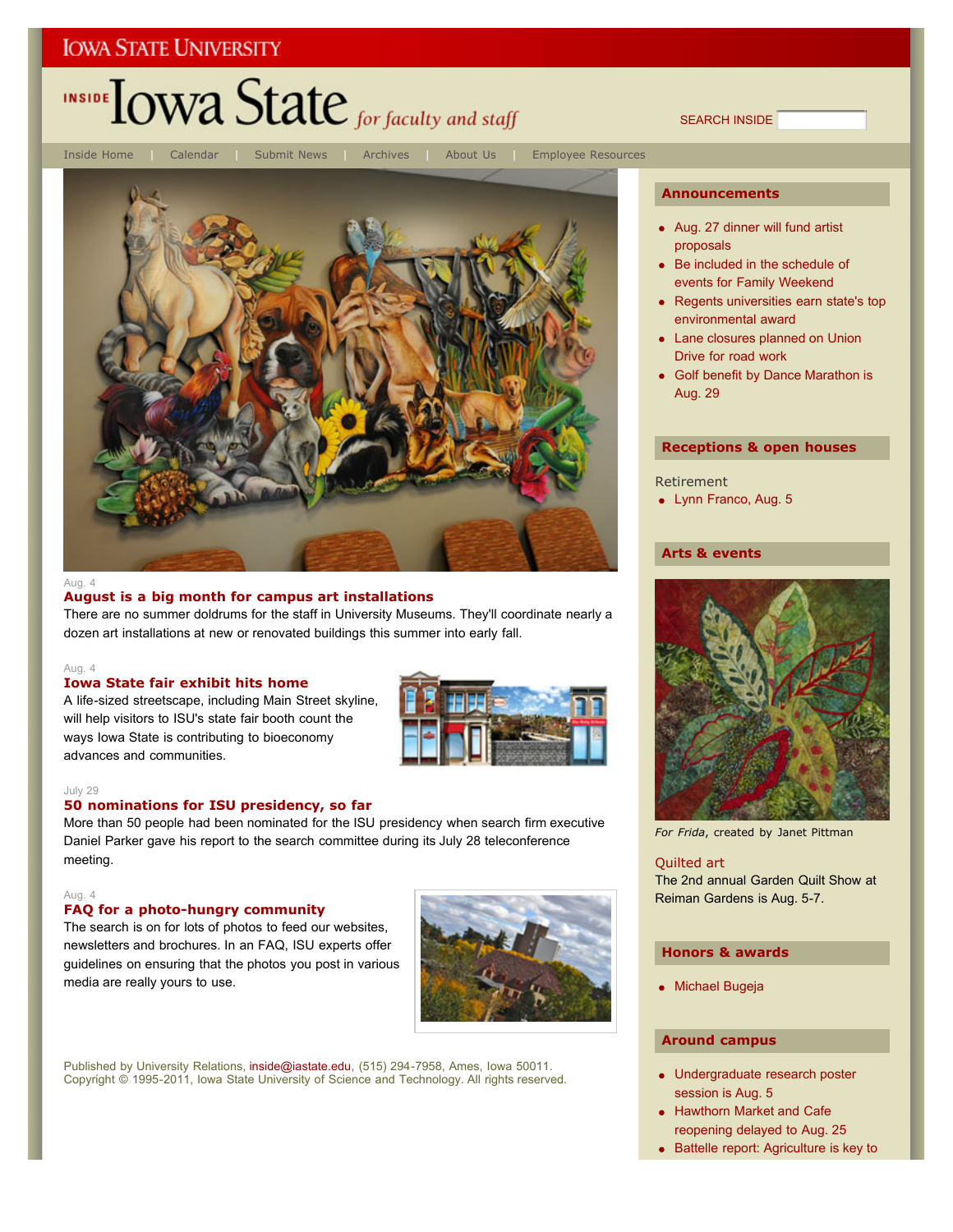economic growth

Another adventure: Gold mining in Alaska

#### **Inside tools**

Print this edition (PDF) **RSS** | Twitter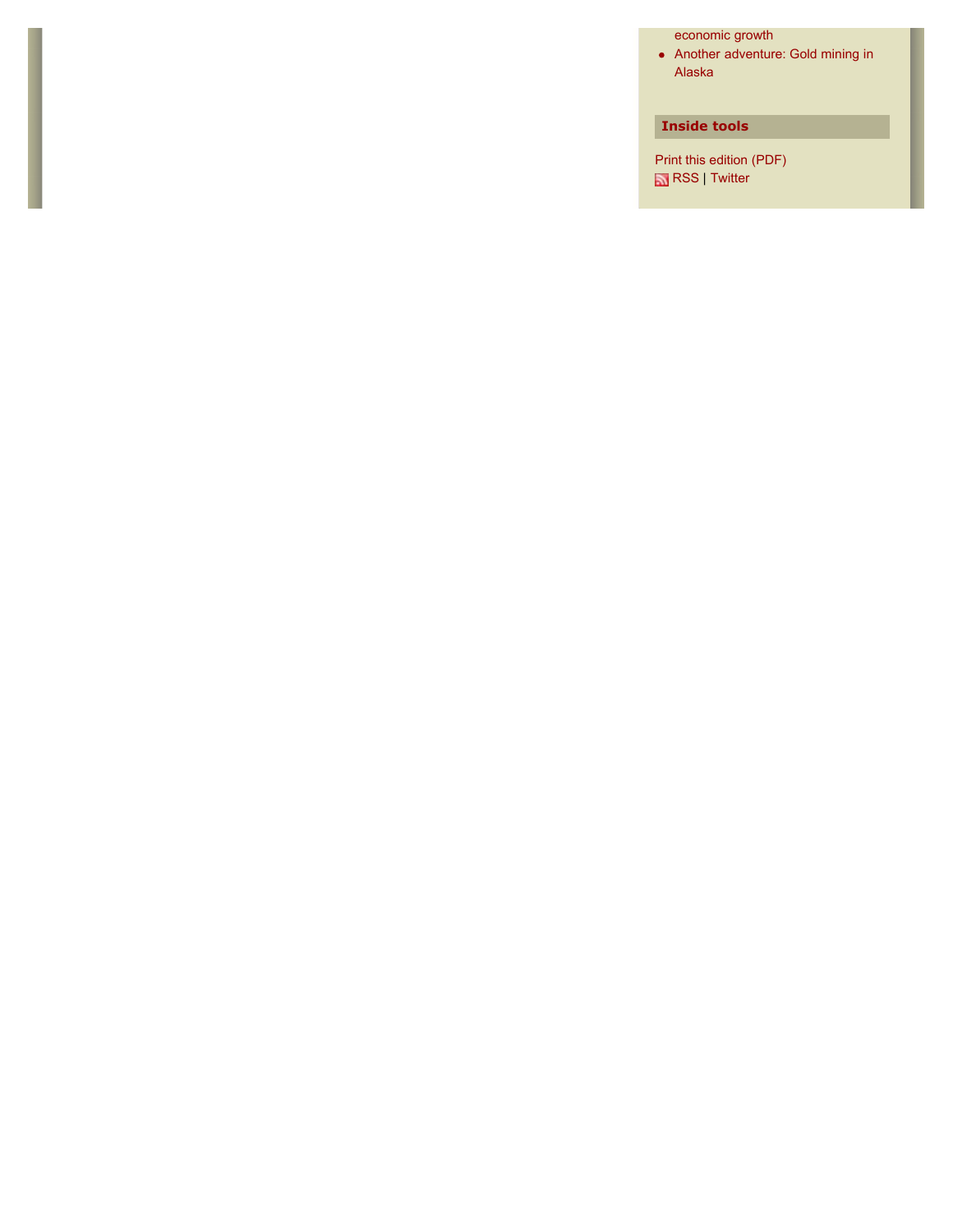# INSIDE **IOWA State** for faculty and staff

SEARCH INSIDE

Aug. 4, 2011

 $\boxtimes$  fy  $\le$ 



This mural and eight others are sure to keep the patients patient in the waiting area of Veterinary Medicine's small animal hospital. The murals are by Sarah Grant and an artist team at Sticks Inc., Des Moines. *Photo by Bob Elbert.*

# **August is a big month for campus art installations**

by Anne Krapfl

Some campus offices may experience July and August as the calm before the storm. For the staff in University Museums, the latter half of this summer will be the storm before the next storm. They'll coordinate nearly a dozen art installations at new or renovated buildings this summer and early fall.

Most are part of the Iowa Art in State Buildings program which, since 1978, designates 0.5 percent of new construction or remodeling funds for public art purchases. Some -- including an 18-piece series of neon words and phrases for the State Gym addition -- are new. Others, such as past artist in residence Christian Petersen's original (1938) terra cotta statue, *The Gentle Doctor*, are university classics receiving new homes. They all join one of the largest campus public art programs in the country.

University Museums director Lynette Pohlman said this summer's installations also are about "continuing traditions," such as those that are tied to an artist -- or to a specific medium. For example, the university's art collection features about 30 major murals, and that number will grow this summer with a set of nine animal murals in

"Iowa State loves representational art - - it tells a story."

-- Lynette Pohlman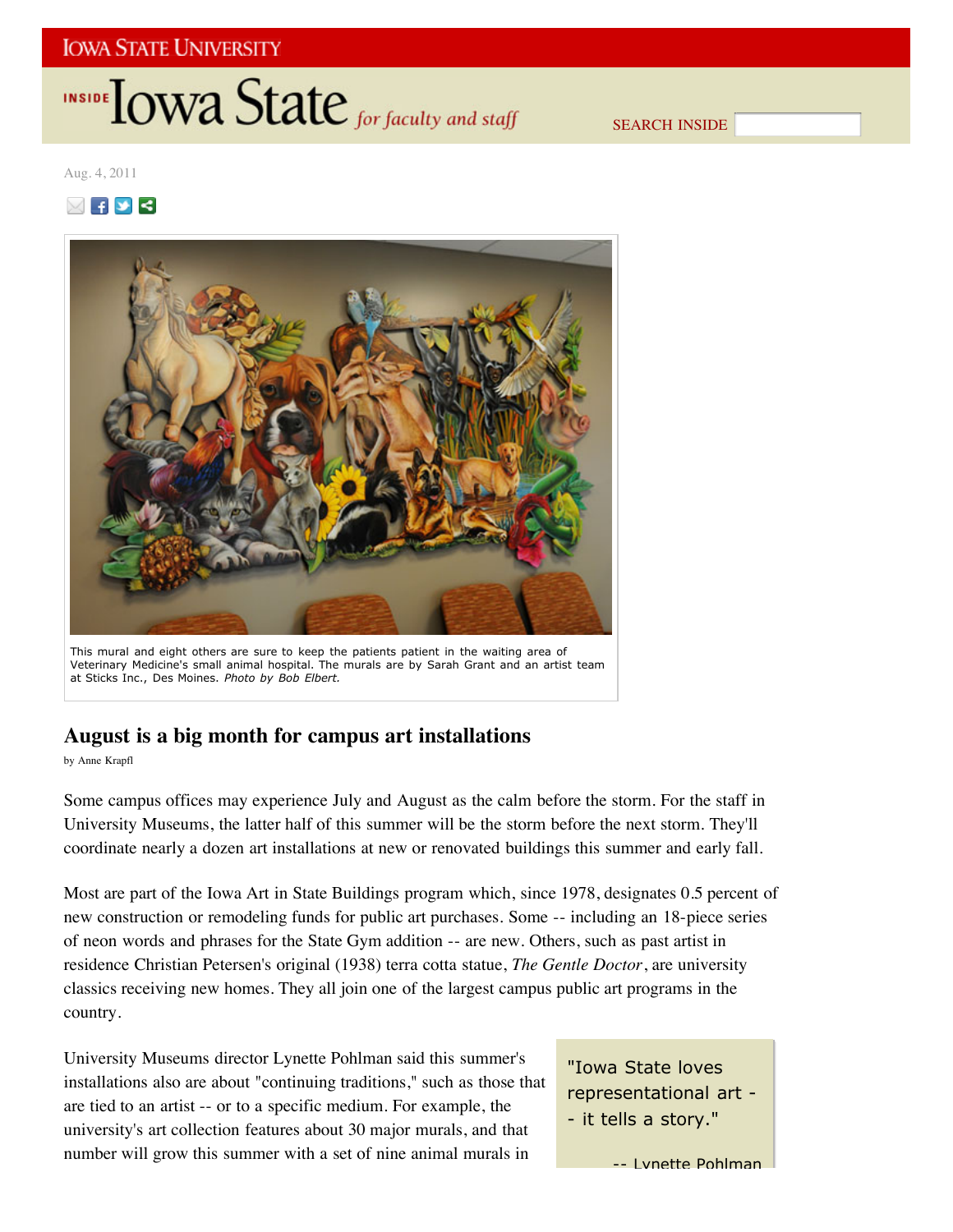the College of Veterinary Medicine's new animal hospital and a wallsize tile mural in the natatorium of the new recreation services facility.

"Iowa State loves representational art -- it tells a story," Pohlman said.

Many of the installations will occur, or at least begin on Aug. 8, what Pohlman has dubbed her "D Day." Following is a brief summary of what's going where:

Lynette Pohlman

# **Small animal hospital, Veterinary Medicine campus**

- Three bronze sculptures of pets (dogs and a cat) by Gwynn Murrill of Los Angeles, will be installed throughout the yard outside the hospital entrance.
- Nine wood murals of animals, from companion pets to wildlife, by Sarah Grant and an artist team at Sticks Inc., Des Moines, were installed in July in the patient waiting area.
- Two wood totems depicting male and female veterinarians, also by Grant and Sticks artists, will be installed in alcoves adjacent to the entrance.
- The original terra cotta sculpture of *The Gentle Doctor* by Christian Petersen, will be reinstalled just inside the entrance. For nearly four decades, it was outdoors in front of Petersen's veterinary medicine mural at the college's former Lagomarcino Hall location. In 1976, when the college moved to its current location, the original was refurbished and moved indoors to the Scheman Building. A bronze cast was created for the main Vet Med entrance.

# **State Gym renovation and addition**

- Iowa State's first neon public art, by Terry Allen of Sante Fe, will be installed inside and outside the facility. Allen's art is 18 words, sentences and phrases from the intersection where physical movement meets intellectual inquiry, for example "fate" with a blinking "e," or "Heaven Now What?" strategically placed at the top of a climbing wall.
- Ceramic tile mural of a female swimmer, approximately 75 feet long by 12 feet high, by alumnus Eric Sealine of Boston, will be installed in 18-inch by 18-inch sections in the new pool area.

# **Horticulture Hall greenhouse replacement**

- Wood mural of plants and landscape design, also by Grant, that wraps across several walls, will be installed in the main (southwest) foyer.
- A 5-foot aluminum sculpture, *Yellow Tulip*, by alumna Karen Strohbeen and William Luchsinger, which has been at two other campus sites, will be reinstalled outside the southwest entrance.

# **Anderson Sculpture Garden**

- *Reclining Nudes*, a 1936 terra cotta wall fountain by Petersen, will be reinstalled on a new brick wall between the Hub and Morrill Hall. Originally it was installed on the front of an exterior staircase at Roberts Hall in the Richardson Court residence neighborhood. About 10 years ago, it was removed and conserved, awaiting another location.
- *Alcove*, an environmental installation (featuring limestone bench and engraved pavers, bronze book stacks) by Harriet Bart of Minneapolis, will be reinstalled in this area. Completed in 1995 for the area under the front stairs in the renovated Catt Hall, it was removed in 2008.

# **Hach Hall**

The second phase of the environmental exhibit *elemental* by Norie Sato of Seattle was installed in a glass presentation case in the lobby.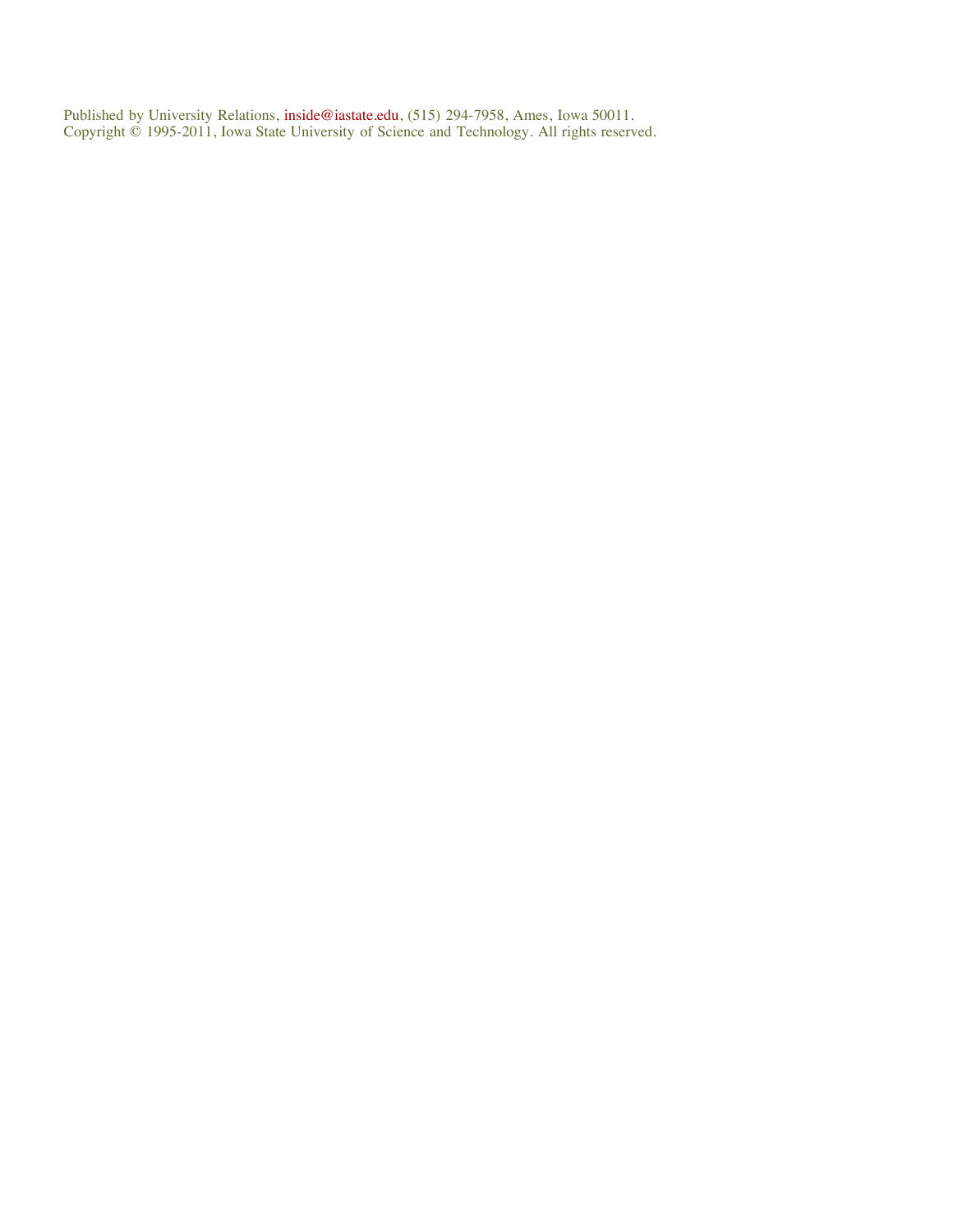# INSIDE TOWA State for faculty and staff

SEARCH INSIDE

Aug. 4, 2011



## **ISU fair exhibit hits home**

by Erin Rosacker

Visitors are invited to take an (air-conditioned) walk down Main Street at this year's State Fair, Aug. 11- 21. A life-sized streetscape, including a Main Street skyline, will be constructed in Iowa State's exhibit to illustrate this year's theme, "From Biorenewables to Main Street, Iowa State is Making Your Life Better."



University Marketing director Carole Custer said

multiple campus units contributed to the display, which will focus primarily on ISU's contributions to bioeconomy advances and Iowa communities.

"The exhibit demonstrates how Iowa State is a part of the fabric of the citizenry of Iowa," Custer said. "It will be demonstrated in many different ways, but they all are focused on Iowa State's value to the state."

## **In the neighborhood**

While strolling through the streetscape, visitors will discover several displays worth a long look. Highlights include:

- A farmers' market, showcasing ways ISU helps growers extend their growing seasons and increase yields
- A spotlight on Iowa's booming wine industry, which benefits from ISU viticulture experts
- A mammoth-sized square bale of corn stover, just one example of cutting-edge biorenewables research and products being developed by ISU's Bioeconomy Institute
- A hands-on interactive display showing the Small Business Development Center's work, including an aquatic feature about flood disaster recovery
- Iowa State temporary tattoo applications at the "tattoo parlor"
- ISU brag points and alumni features in the latest edition posted at the newspaper office
- Subtle Iowa State references in unexpected areas (hint: check out the graffiti in Cyclone alley)

## **Proof in the pictures**

A video display will show before-and-after photos of Iowa communities that participated in visioning projects. And, with the help of Iowans, another monitor will feature photographic evidence of how Iowa State is making a difference in communities.

Iowans are encouraged to submit their photos to the project in the days leading up to and during the state fair. Photos can feature ISU-related people or projects that have made an impact locally. Submissions can be uploaded to the ISU Extension website or by using "Main Street Engaging ISU,"

**ISU State Fair exhibit** Aug. 11-21 Varied Industries **Building** 9 a.m.-9 p.m.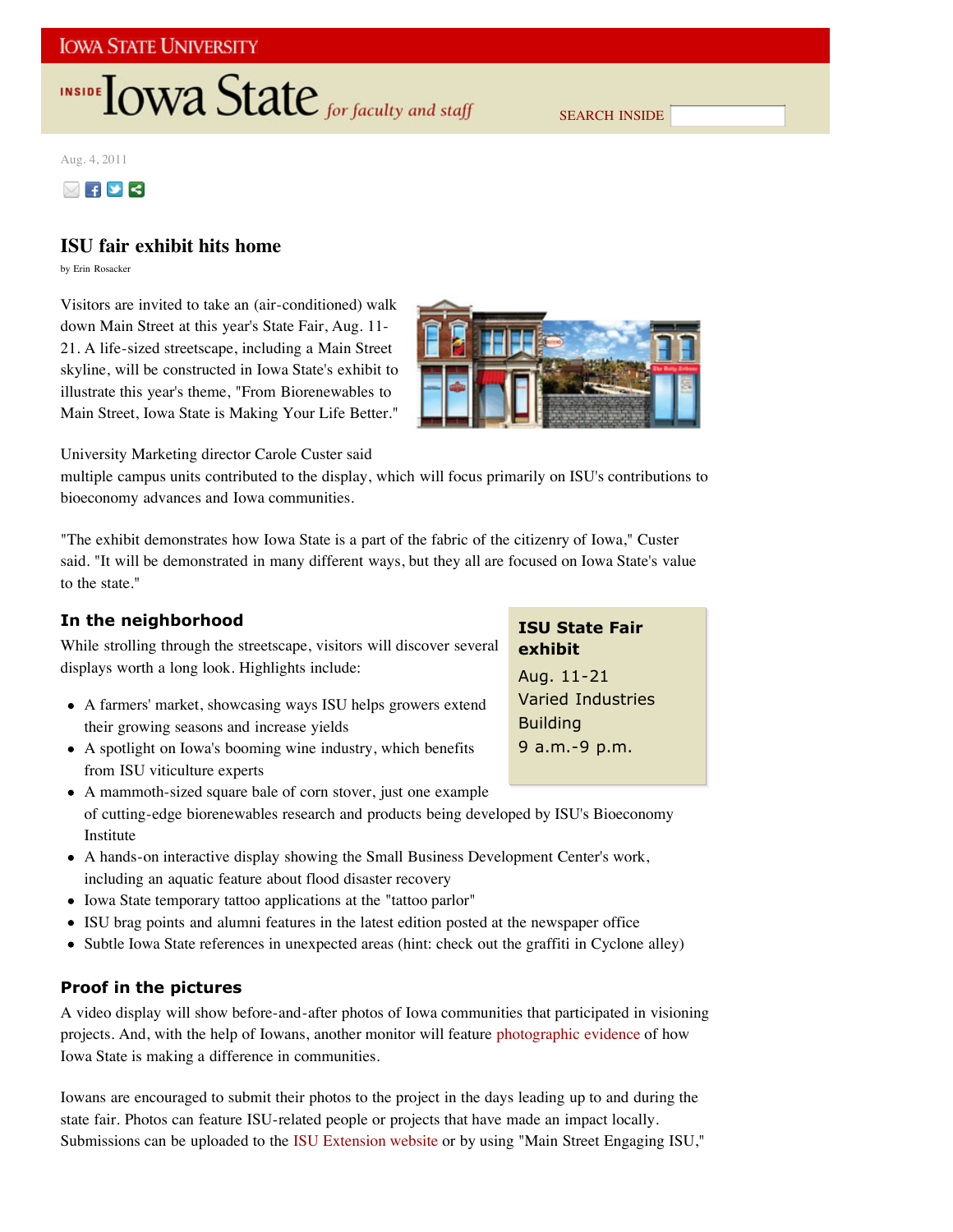a free iTunes application ISU Extension developed for mobile devices.

### **Giveaways and special guests**

In addition to the 30,000-plus Iowa State tattoos and football posters, daily prize drawings will be held. A pair of Cyclone football tickets to the Sept. 3 season opener vs. Northern Iowa, two tickets to the Sept. 21 ISU volleyball match vs. Missouri, and an ISU state fair commemorative T-shirt (marking the 100th anniversary of the famous Butter Cow) will be awarded each day during the fair.

Cy is scheduled to make appearances. He will be perched in the University Book Store's retail area from 10 a.m. to noon on Aug. 12 and 19. ISU senior administrators also are scheduled to stop by the booth.

## **4-H: More than just livestock**

You can't have a fair without 4-H. The 4-H Exhibits Building will be packed with projects, displays and interactive learning presentations. This year's team competitions include:

- Film Festival, Aug. 12
- Robotics challenge, Aug. 13-14
- Cook This! culinary challenge, Aug. 15-17
- Stitch This! design challenge, Aug. 19-20

#### **Flat Duffy the Cow -- on tour**

ISU Extension and Outreach will be represented with a painted, concrete cow at the Iowa State Fair, one of a herd that will be scattered throughout the fairgrounds in honor of the butter cow's 100th anniversary. Thanks to suggestions through Facebook and Twitter, the Extension and Outreach team named their cow Duffy in memory of ISU alumna and legendary Iowa State Fair butter cow sculptor Norma "Duffy" Lyon. A flat, paper version of Duffy is going on tour, wherever you decide to take her. Download, print and cut out a Flat Duffy, take her photo in interesting places, and then upload the photos to Facebook.

#### **Doctors making house calls**

Dr. Bruce Leuschen, a clinician in diagnostic and production animal medicine, once again will serve as the state fair's veterinarian. Fellow clinician Dr. Brian Vanderley and four ISU vet med students will assist him. They are responsible for the health of the thousands of animals being exhibited, as well as those participating in competitions such as the rodeo and harness racing.

Dr. Giuseppe Dell'Anna, a vet in Laboratory Animal Resources, will work with children taking part in the popular Vet Camp programs. Participants get hands-on learning experiences with animal health and welfare. A new advanced vet camp also is being offered this year, which gives camp alumni a look at topics such as surgery, wellness and reproduction.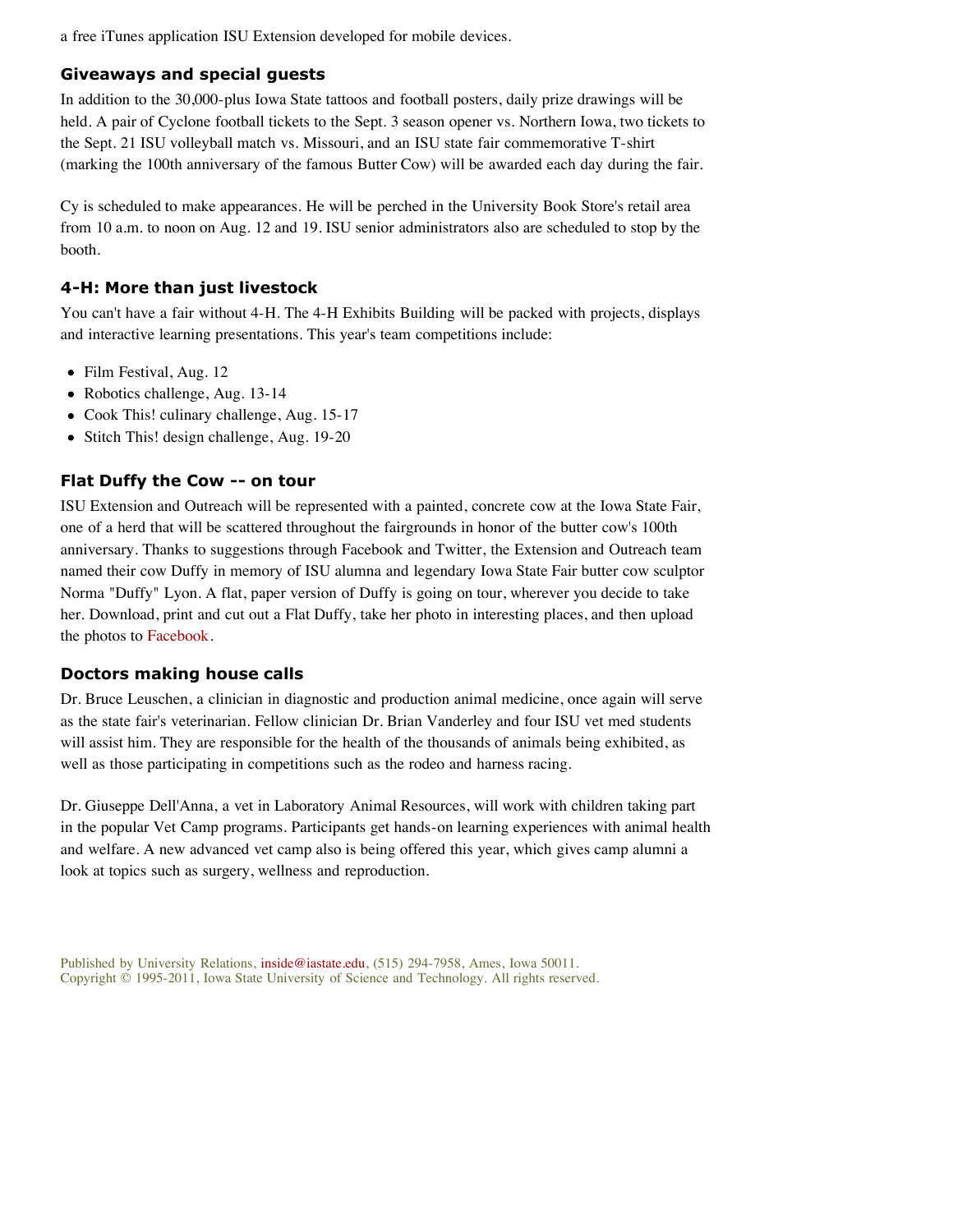# **INSIDE TOWA State** for faculty and staff

SEARCH INSIDE

Aug. 4, 2011





To use Photostream photos, like this one shot by an ISU graduate student, you'll need to ask the photographer's permission. *Photo by Sam Von Gillern.*

# **FAQ for a photo-hungry community**

by Diana Pounds

With numerous websites, Facebook pages, newsletters and brochures to feed, we've become a photohungry community. In the quest for photos, a common refrain is "Can I use it?"

In the FAQ below, university experts\* offer some answers to that question.

## **Do I need permission to use photos taken at public events?**

If you're planning to use the photos as news (that is, for the purpose of reporting on what happened at your event in newspapers, newsletters, magazines or websites), permission isn't necessary. However, if you intend to use photos in promotional or commercial materials, you need written permission from all individuals who can be identified in the photos.

## **What about permissions for group shots and crowd shots?**

If individuals aren't easily identified, you don't need to obtain individual permissions.

## **We don't always know how a photo will be used later. And getting permissions can be difficult or time-consuming. Any advice?**

Get signed permissions if: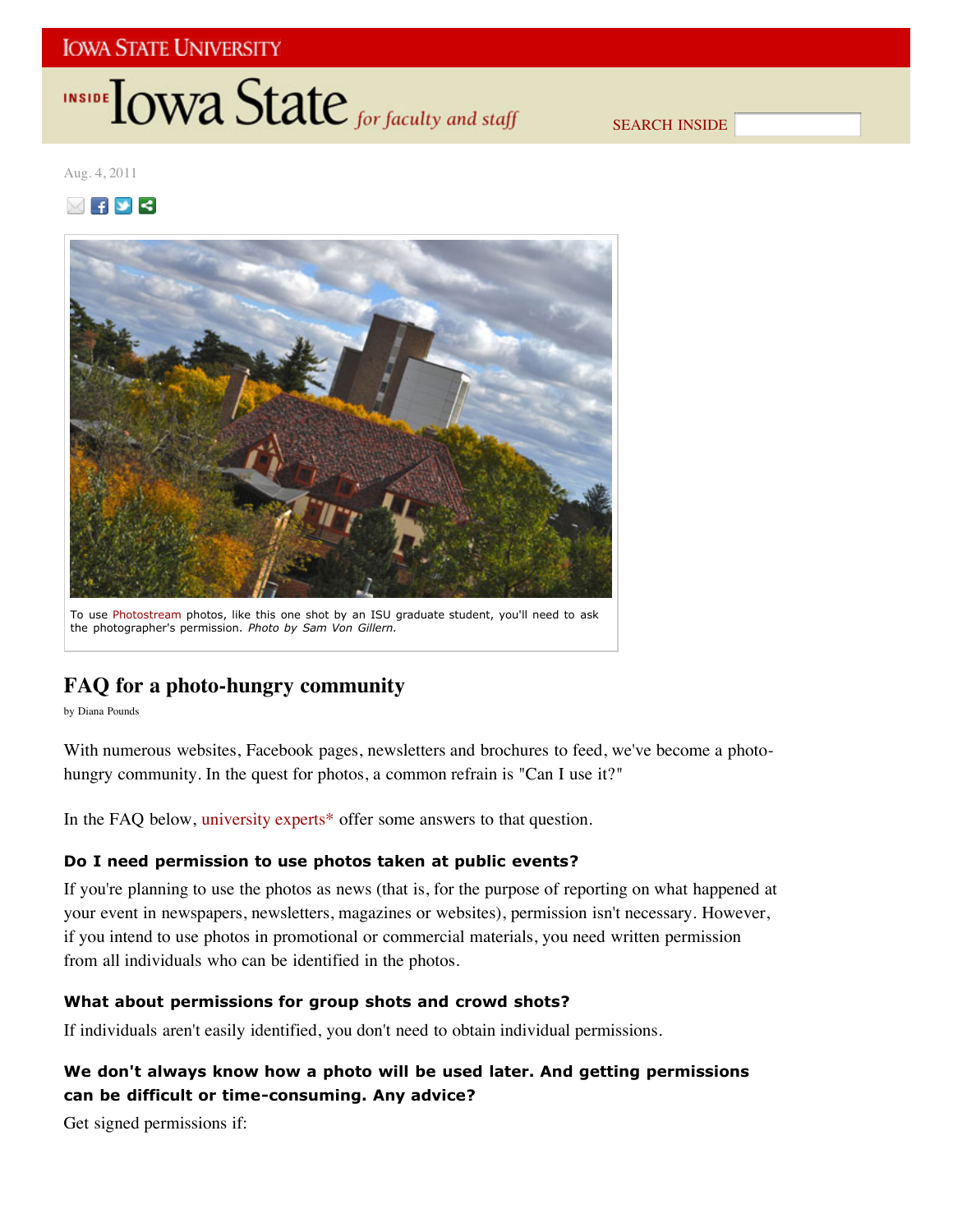- You're shooting for promotional or commercial purposes
- There's a good chance the photo later may be used in additional materials
- There's a chance you may later loan out the photos for use by other departments or third parties

## **What do I need to include on the permission form?**

A sample authorization and release form is available as a Word document or PDF file on the university marketing website. Be sure to maintain a file of the signed authorizations you collected for reference.

## **Are there special rules for using the Art on Campus Collection on the website or in publications?**

Even though the public art collection belongs to Iowa State, public work of art or object copyright may be retained by artists. Publishing the art of a living artist on a web page, newsletter or brochure requires the artist and University Museums' permission. To get permission, contact University Museums' Lynette Pohlman or Allison Sheridan.

Additionally, the photo must credit the artist. On a web page, it's sufficient to identify the art by title and artist, like this: "*Bravo III* by Bill Barrett." If space is limited, the credit and other details about the art can be in rollover text or asterisked elsewhere on the page.

On a brochure, the credit must include title, artist, collection and institution. It should resemble this: "*Bravo III* by Bill Barrett. In the Art on Campus Collection, Iowa State University, Ames, Iowa."

## **If I want to use one of the photos from the ISU Photostream site on a website or publication, is email permission from the photographer sufficient to use his or her photographic image?**

Yes, an email permission can suffice as long as the email communication sufficiently identifies:

- The photographic image that you desire to use,
- The purpose for which you intend to use it and
- That the permission is provided by the owner of the photographic image

## **Any advice about posting or obtaining photos from websites like Flickr?**

If you're the poster, be sure the photo belongs to you and that you have the necessary permission from your subject. If you're using a photo, read the photographer's Creative Commons license to ensure that you're allowed to use the photo.

## **Any advice on how to avoid being sued?**

Get permissions from subjects whenever possible. Don't use photos that embarrass or ridicule people.

## **Does this photo help me communicate my message?**

When you're looking for art, this might not be the first question that comes to mind. But director of university marketing Carole Custer says it should be. Every time you pick a photo, she advises you to ask if it will help you reinforce your key message.

## **Where can I find more information on using photos in my materials?**

Check the guidelines on the university marketing site.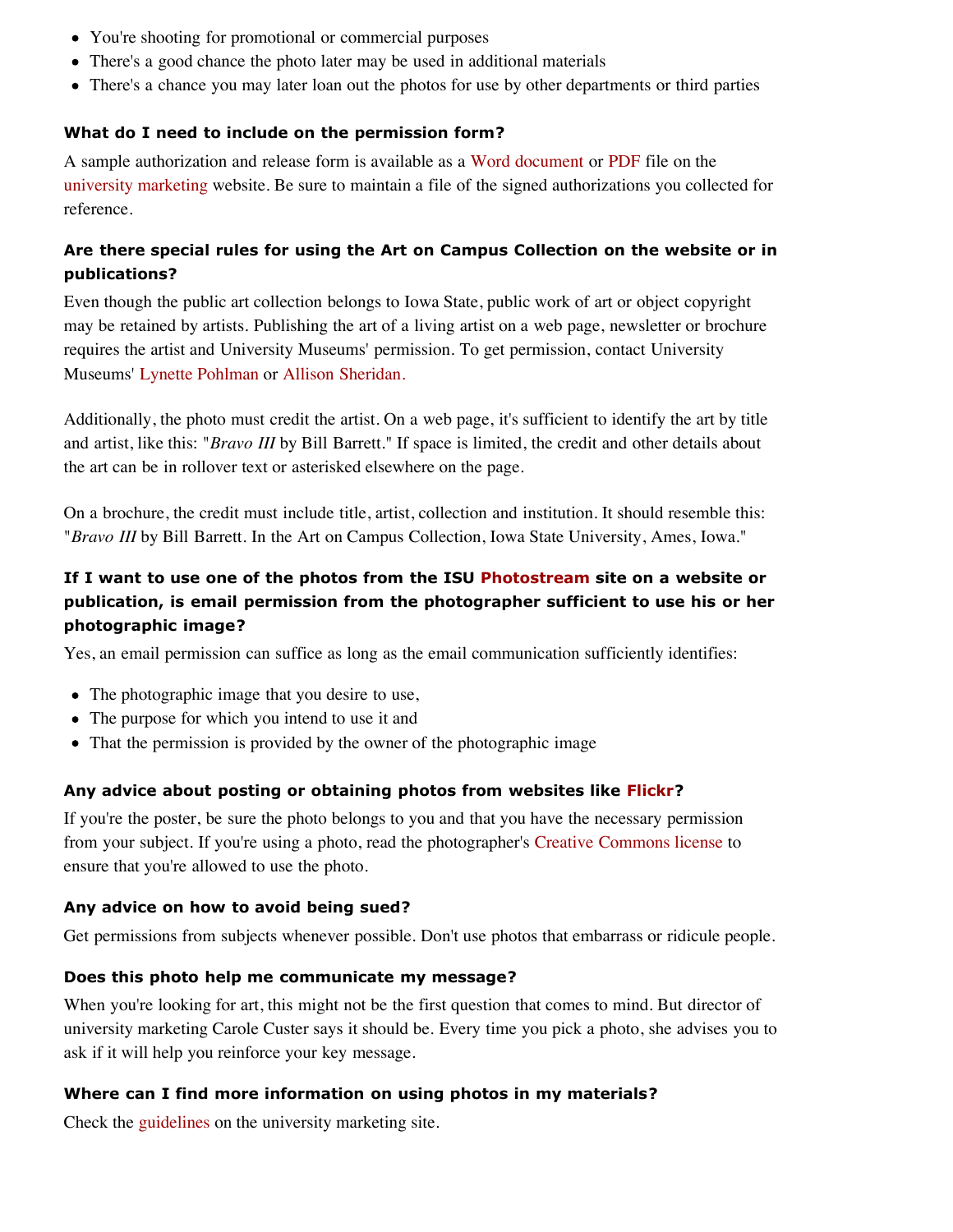\*Sources for this article were Keith Bystrom, associate counsel in the office of university counsel; University Museums' director Lynette Pohlman and program coordinator Allison Sheridan; and Carole Custer, director of university marketing.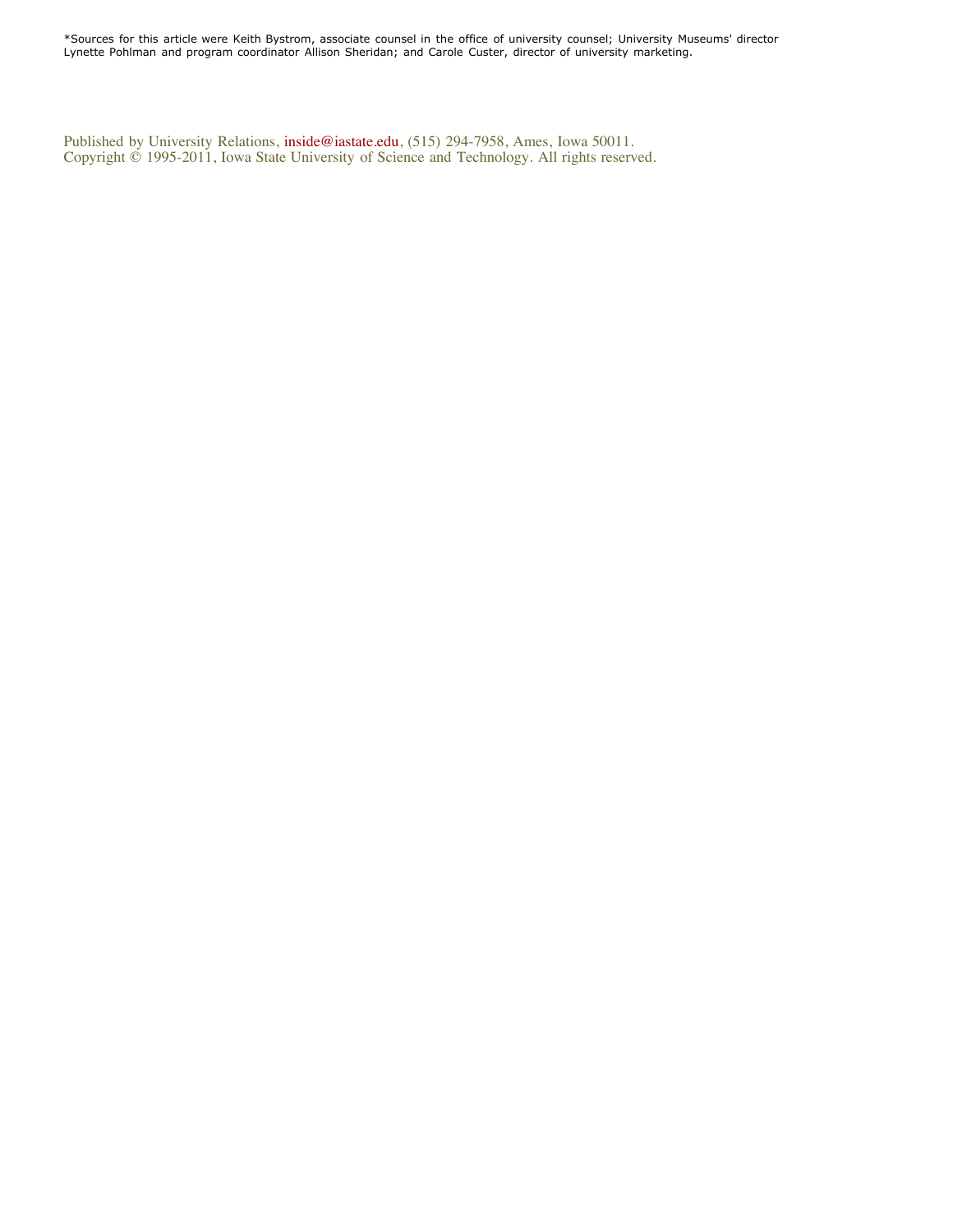# **INSIDE TOWA State** for faculty and staff

July 29, 2011



## **50 nominations for ISU presidency, so far**

by Diana Pounds

More than 50 people have been nominated for the ISU presidency over the past few weeks, search firm executive Daniel Parker told the search committee during its July 28 conference call meeting.

Only a few weeks into the search process, it's already a very good pool, said Parker, of Parker Executive Search, Atlanta. He added that during the next five to six weeks of recruiting, nominations could increase by 50 to 100 percent.

**More on the search** News, updates on the presidential search.

## **Market feedback on Iowa State**

Parker assured the committee that "market feedback on Iowa State continues to be very strong."

People know president Gregory Geoffroy and Iowa State and are very complimentary, he said. The Iowa economy is in better shape than many other states. And everyone knows that Iowa State is a leading land-grant institution.

Search committee co-chair Roger Underwood reminded the search committee that all candidates for the position have requested that their names be kept confidential during the early part of the search.

The candidates know that if they become finalists for the position, their names will be released, he added.

The state Board of Regents asked the search committee to identify three to five finalists, who will visit campus in the fall.

## **Future meetings**

The search committee will meet by teleconference on Aug. 16 (1:30 p.m.). In a Sept. 9 meeting, the committee will undertake a detailed review of candidates.

## **Recruitment ads**

Recruitment ads for the ISU position are scheduled to run soon in the *Chronicle of Higher Education*, *Diverse Issues in Higher Education*, *Women in Higher Education* and *Hispanic Outlook*.

In March, Geoffroy announced his intention to leave his post no later than July 31, 2012. He will remain president of Iowa State until a successor is named.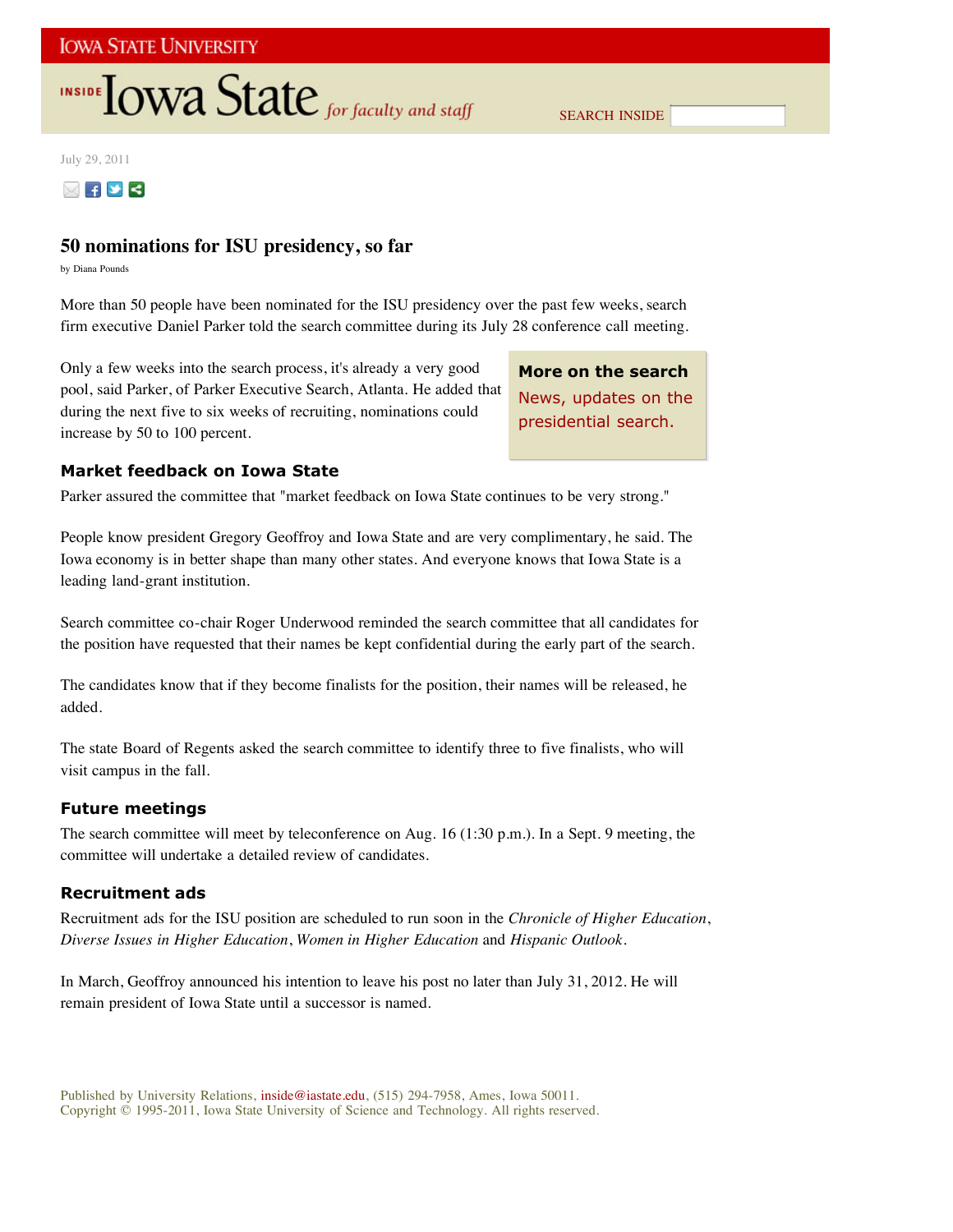# INSIDE **IOWA State** for faculty and staff

SEARCH INSIDE

Aug. 4, 2011

⊠∓⊻⋜



# **Garden Quilt Show is back**

Back by demand, Reiman Gardens' Garden Quilt Show returns Aug. 5-7: Friday and Saturday (9 a.m.-6 p.m.) and Sunday (11 a.m.-4 p.m.). The event includes a Friday afternoon lecture and two Saturday classes with Minnesota quilter and quilting author Susan Stein, a vendors marketplace and a juried quilt show with entries by artists from across the Midwest. Pictured is "Butterfly Garden" by Janet Pittman of West Des Moines.

Regular gardens admission (\$8 adults, \$7 seniors, \$4 youth, free for members and ISU students) gets